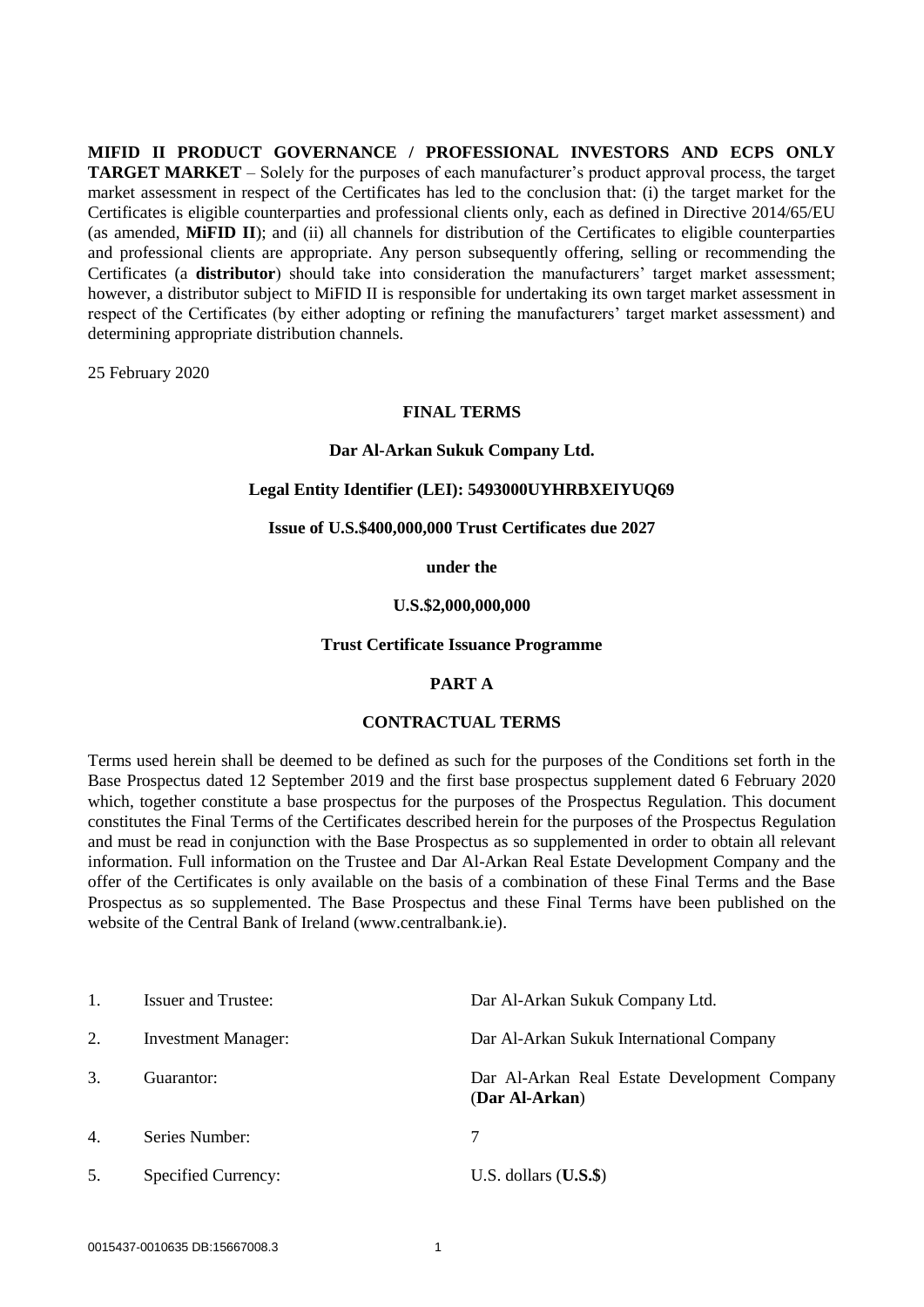| 6.  |                                        | Aggregate Face Amount of Series:                                                                                                                                       | U.S.\$400,000,000                                                              |
|-----|----------------------------------------|------------------------------------------------------------------------------------------------------------------------------------------------------------------------|--------------------------------------------------------------------------------|
| 7.  | <b>Issue Price:</b>                    |                                                                                                                                                                        | 99.317 per cent. of the Aggregate Face Amount                                  |
| 8.  | (a)                                    | <b>Specified Denominations:</b>                                                                                                                                        | U.S.\$200,000 and integral multiples of U.S.\$1,000<br>in excess thereof       |
|     | (b)                                    | Calculation Amount (in relation to<br>the calculation of the Periodic<br>whilst the<br>Distribution Amount<br>Certificates are in global form, see<br>the Conditions): | U.S.\$1,000                                                                    |
| 9.  | (a)                                    | <b>Issue Date:</b>                                                                                                                                                     | 26 February 2020                                                               |
|     | (b)                                    | Commencement<br>Return<br>Accrual<br>Date:                                                                                                                             | <b>Issue Date</b>                                                              |
| 10. | <b>Scheduled Dissolution Date:</b>     |                                                                                                                                                                        | 26 February 2027                                                               |
| 11. | Periodic Distribution Amount Basis:    |                                                                                                                                                                        | 6.875 per cent. Fixed Periodic Distribution Amount<br>(see paragraph 16 below) |
| 12. | <b>Dissolution Basis:</b>              |                                                                                                                                                                        | Dissolution at par                                                             |
| 13. | Change of Periodic Distribution Basis: |                                                                                                                                                                        | Not Applicable                                                                 |
| 14. | Put/Call Options:                      |                                                                                                                                                                        | Not Applicable                                                                 |
| 15. | Status:                                |                                                                                                                                                                        | Unsubordinated                                                                 |

# **PROVISIONS RELATING TO PERIODIC DISTRIBUTIONS PAYABLE**

| 16. |                                            | <b>Fixed Periodic Distribution Provisions:</b> | Applicable                                                                                                                                                     |
|-----|--------------------------------------------|------------------------------------------------|----------------------------------------------------------------------------------------------------------------------------------------------------------------|
|     | (a)                                        | Rate:                                          | 6.875 per cent. per annum payable semi-annually in<br>arrear                                                                                                   |
|     | (b)                                        | Periodic Distribution Date(s):                 | 26 February and 26 August in each year up to and<br>including the Scheduled Dissolution Date. The first<br>Periodic Distribution Date shall be 26 August 2020. |
|     | (c)                                        | Fixed Amount(s):                               | U.S.\$34.375 per Calculation Amount                                                                                                                            |
|     | (d)                                        | Broken Amount(s):                              | Not Applicable                                                                                                                                                 |
|     | (e)                                        | Day Count Fraction:                            | 30/360                                                                                                                                                         |
|     | (f)                                        | Determination Date(s):                         | Not Applicable                                                                                                                                                 |
| 17. | Floating Periodic Distribution Provisions: |                                                | Not Applicable                                                                                                                                                 |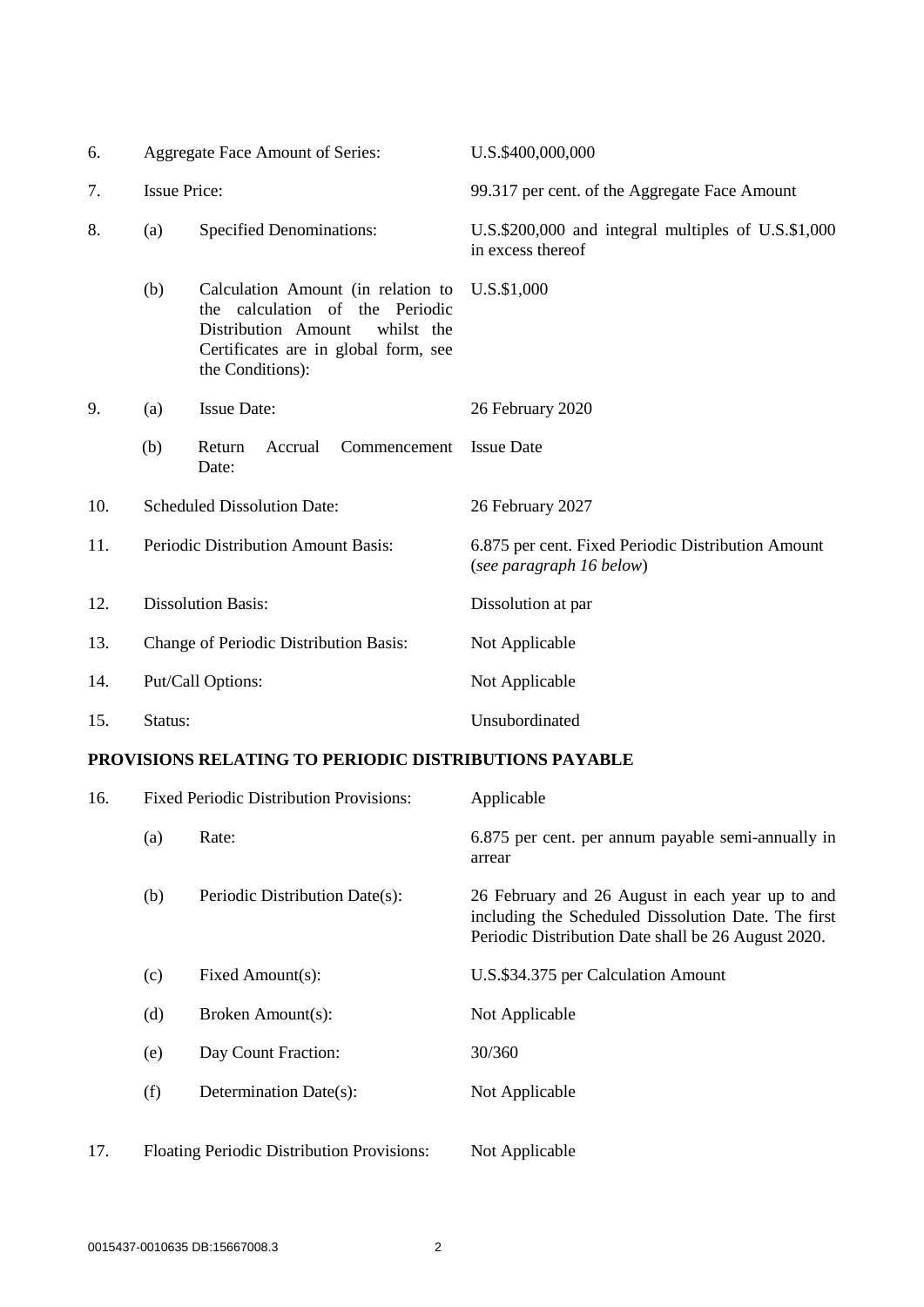# **PROVISIONS RELATING TO REPURCHASES AND DISSOLUTION**

| 18. | Early Dissolution (Trustee Call):               | Not Applicable                                       |
|-----|-------------------------------------------------|------------------------------------------------------|
| 19. | Certificateholder Put Option:                   | Not Applicable                                       |
| 20. | <b>Change of Control Repurchase Amount:</b>     | 100 per cent. of the face amount of the Certificates |
| 21. | Final Dissolution Amount:                       | U.S.\$1,000 per Calculation Amount                   |
| 22. | Early Dissolution Amount (Tax):                 | U.S.\$1,000 per Calculation Amount                   |
| 23. | Dissolution Amount pursuant to<br>Condition 14: | U.S.\$1,000 per Calculation Amount                   |

# **GENERAL PROVISIONS APPLICABLE TO THE CERTIFICATES**

| 24. | Form of Certificates:                | Global Certificate exchangeable for Certificates in                                            |  |  |
|-----|--------------------------------------|------------------------------------------------------------------------------------------------|--|--|
|     |                                      | definitive registered form in the limited<br>circumstances specified in the Global Certificate |  |  |
| 25. | <b>Additional Financial Centres:</b> | Not Applicable                                                                                 |  |  |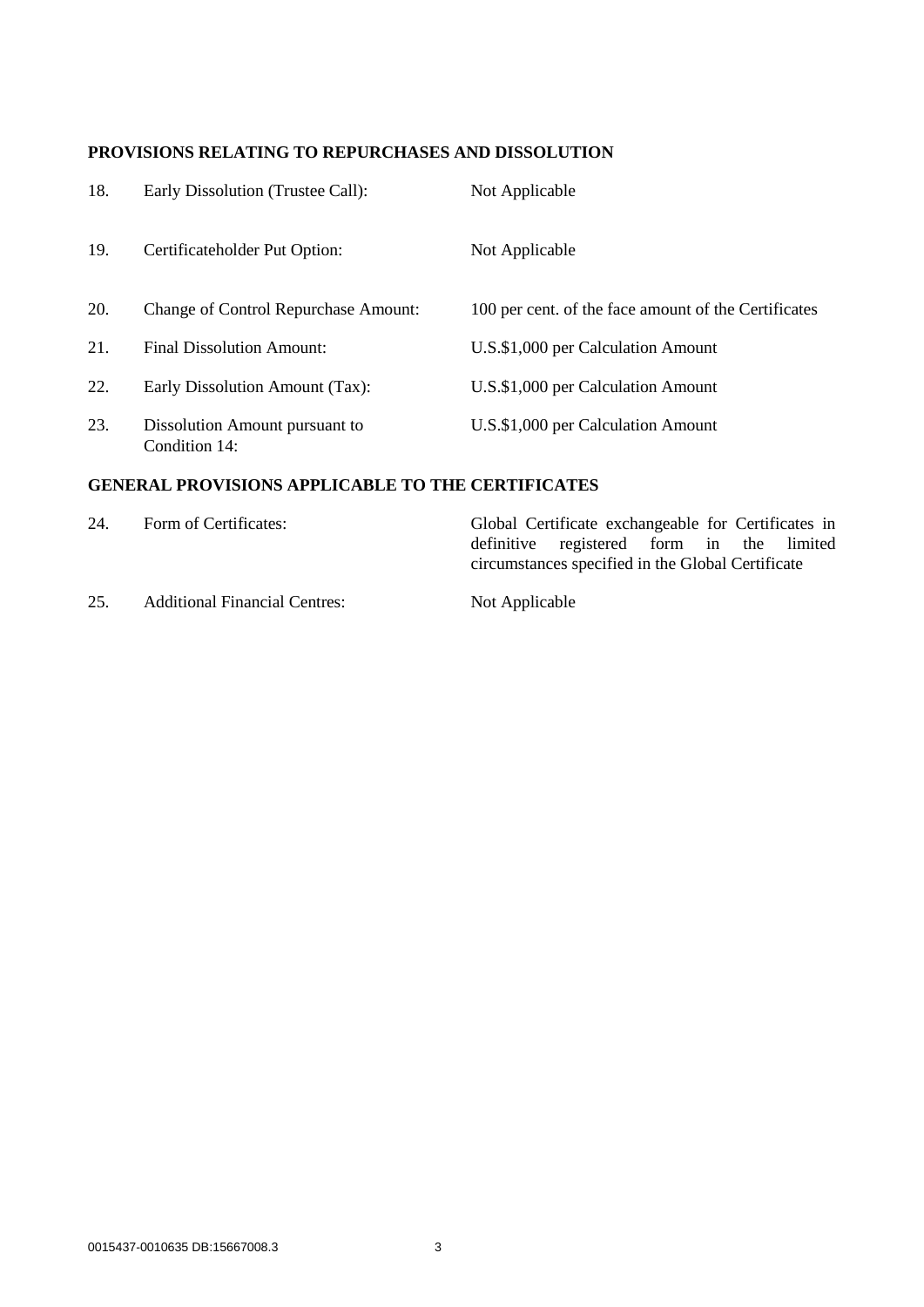## **RESPONSIBILITY**

Each of the Trustee and Dar Al-Arkan accepts responsibility for the information contained in these Final Terms.

Signed on behalf of

## DAR AL-ARKAN SUKUK COMPANY LTD.

**John Curran**  $\lambda$  Director  $By:...$ 

Duly authorised

## DAR AL-ARKAN REAL ESTATE DEVELOPMENT COMPANY

Duly authorised

 $\hat{\mathcal{R}}$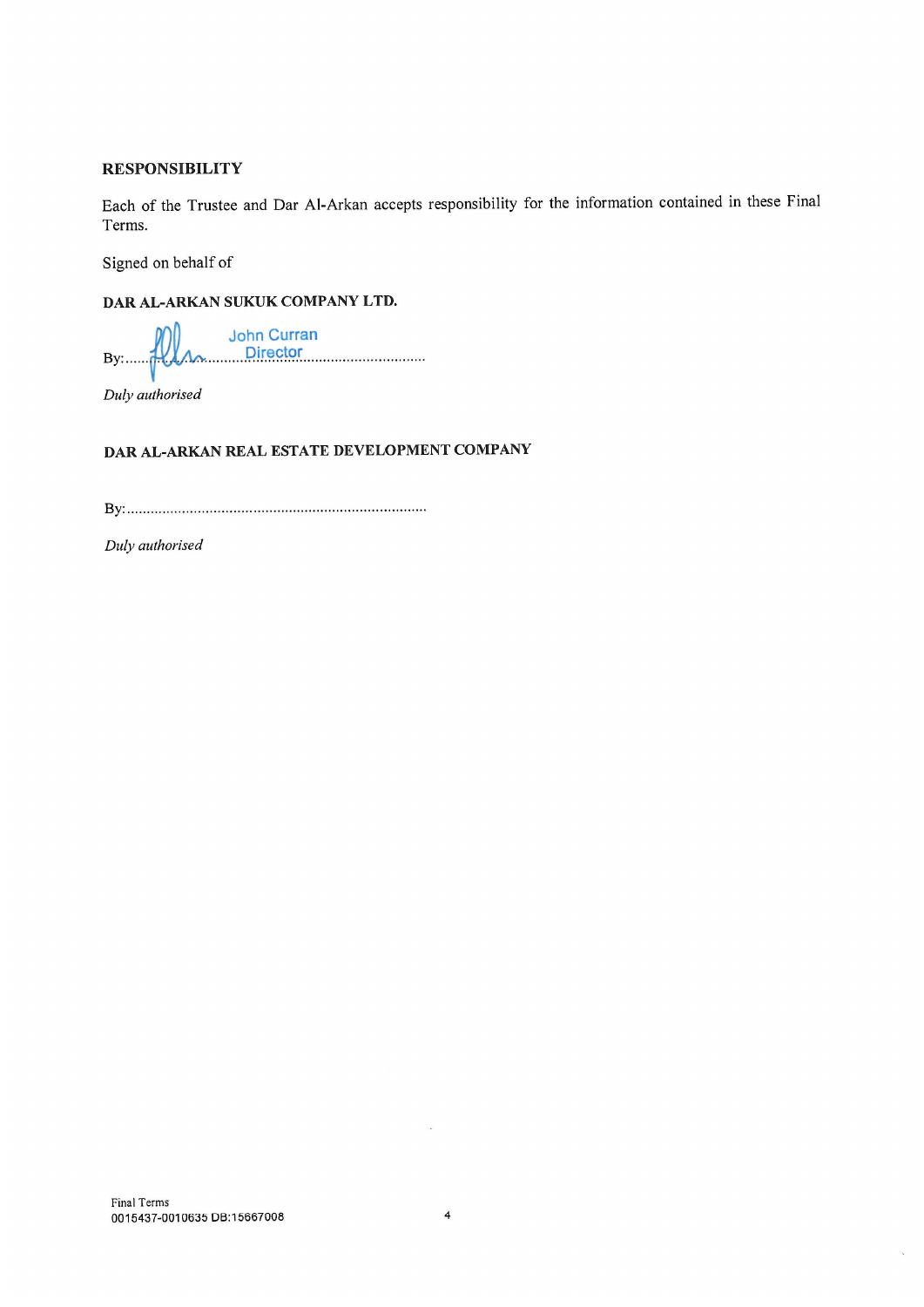#### **RESPONSIBILITY**

Each of the Trustee and Dar Al-Arkan accepts responsibility for the information contained in these Final Terms.

Signed on behalf of

DAR AL-ARKAN SUKUK COMPANY LTD.

Duly authorised

DAR AL-ARKAN REAL ESTATE DEVELOPMENT COMPANY

| Duly authorised |  |
|-----------------|--|

Final Terms 0015437-0010635 DB:15667008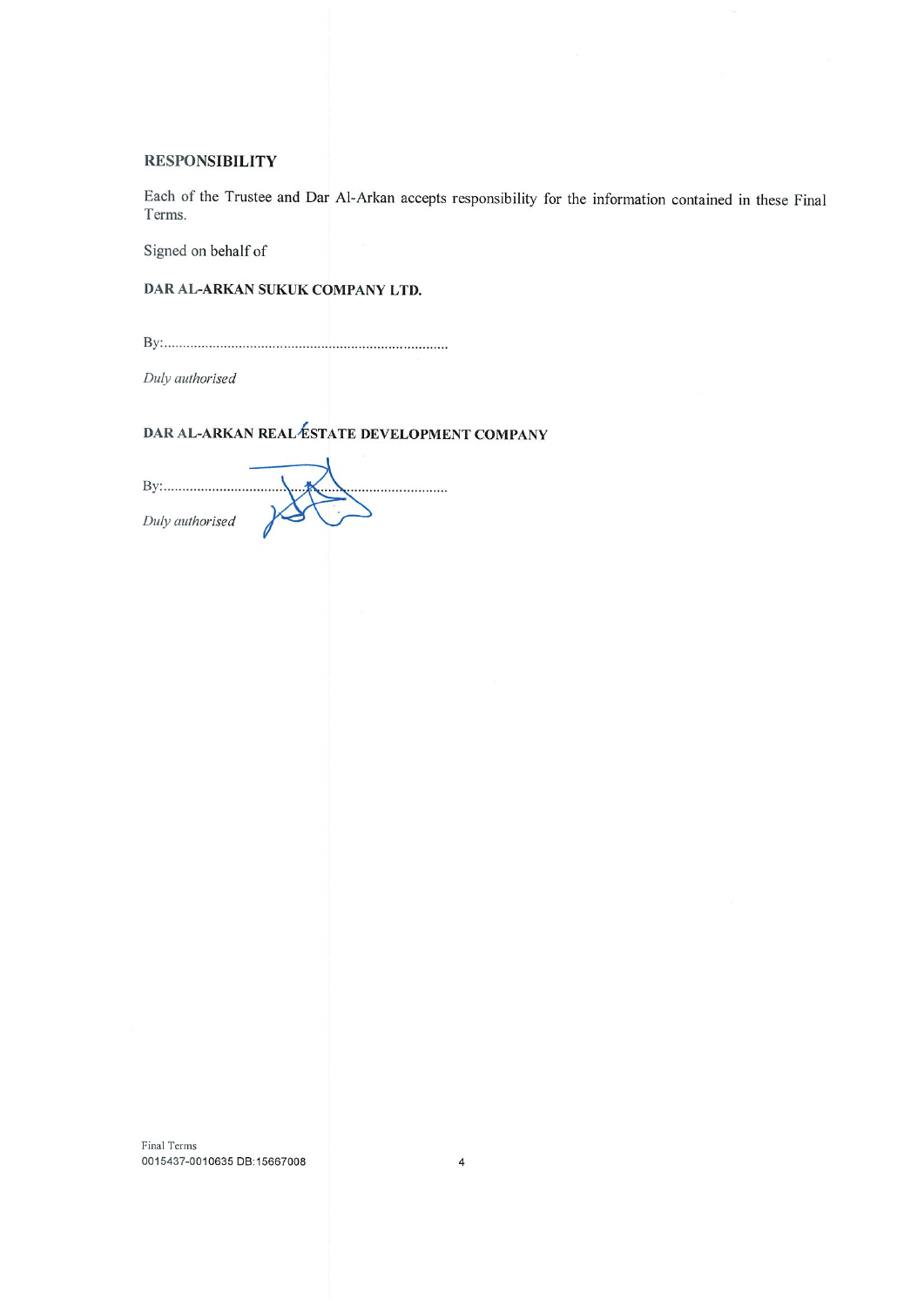#### **PART B - OTHER INFORMATION**

# **1. LISTING AND ADMISSION TO TRADING**

- (i) Listing and admission to trading: Application has been made by the Trustee (or on its behalf) for the Certificates to be admitted to trading on Euronext Dublin's regulated market and listing on the Official List of the Euronext Dublin with effect from 26 February 2020.
- (ii) Estimate of total expenses related to  $\epsilon$ 1,000 admission to trading:

#### **2. RATINGS**

Ratings: The Certificates to be issued have been rated B1 by Moody's Investors Service Ltd.

> Moody's Investors Service Ltd. is established in the European Union and is registered under Regulation (EC) No. 1060/2009 (as amended).

## **3. INTERESTS OF NATURAL AND LEGAL PERSONS INVOLVED IN THE ISSUE**

Save for any fees payable to the Managers, so far as each of the Trustee and Dar Al-Arkan is aware, no person involved in the issue of the Certificates has an interest material to the offer. The Managers and their affiliates have engaged, and may in the future engage, in investment banking and/or commercial banking transactions with, and may perform other services for, Dar Al-Arkan and its affiliates in the ordinary course of business for which they may receive fees.

## **4. PROFIT OR RETURN** (**FIXED PERIODIC DISTRIBUTION CERTIFICATES ONLY**)

Indication of profit or return: 7.000 per cent. per annum.

The profit or return is calculated at the Issue Date on the basis of the Issue Price. It is not an indication of future profit or return.

## **5. OPERATIONAL INFORMATION**

| (i)   | <b>ISIN</b> Code: | XS2124942595                                                                                                                                                                     |
|-------|-------------------|----------------------------------------------------------------------------------------------------------------------------------------------------------------------------------|
| (ii)  | Common Code:      | 212494259                                                                                                                                                                        |
| (iii) | CFI:              | See the website of the Association of National<br>Numbering Agencies (ANNA) or alternatively<br>sourced from the responsible National Numbering<br>Agency that assigned the ISIN |
| (iv)  | FISN:             | See the website of the Association of National<br>Numbering Agencies (ANNA) or alternatively<br>sourced from the responsible National Numbering                                  |